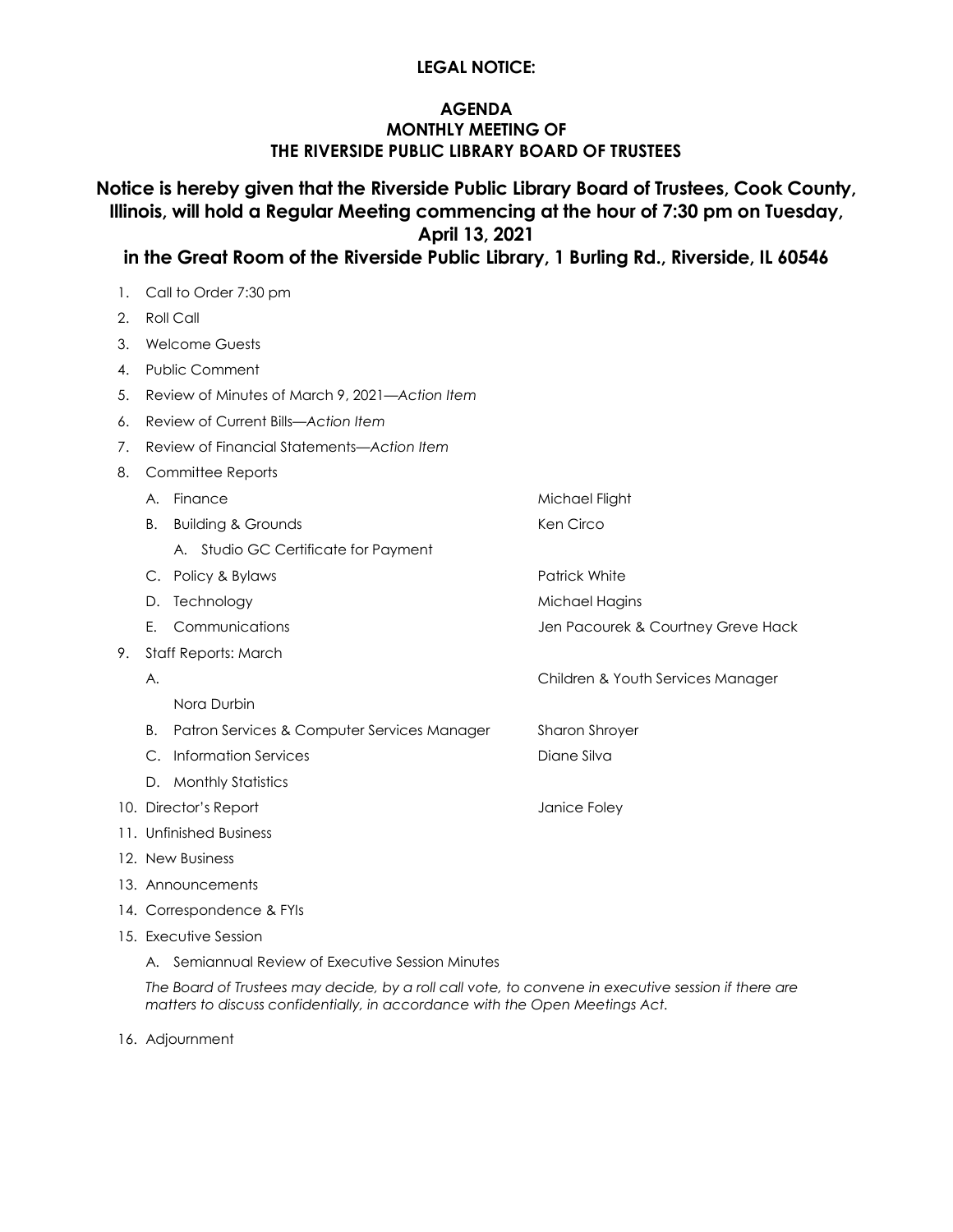# **Minutes of the Regular Board Meeting of the Riverside Public Library Board of Trustees March 9, 2021**

**Held Tuesday, March 9, 2021** by video teleconference via Zoom, called for 7:30 pm.

**In Attendance:** President, Joan Wiaduck; Vice President, Ken Circo; Treasurer, Michael Flight; Secretary, Courtney Greve Hack; Michael Hagins; Jen Pacourek; and Patrick White

**Also in Attendance:** Library Director, Janice A. Foley; Assistant Director, Diane Silva; Bookkeeper, Jane Wilhelm; Administrative Assistant, Christine Legan

Called to order at 7:30 pm by President Joan Wiaduck.

### **Review of Minutes**

Michael Flight moved, and Jen Pacourek seconded, that the Board approve the minutes of the February 9, 2021 regular meeting. Ayes: Circo, Flight, Greve Hack, Hagins, Pacourek, White Nays: None Abstained: None The motion passed.

### **Review of Minutes**

Michael Flight moved, and Jen Pacourek seconded, that the Board approve the minutes of the February 23, 2021 special meeting. Ayes: Circo, Flight, Greve Hack, Hagins, Pacourek, White Nays: None Abstained: None The motion passed.

### **Review of Current Bills**

Michael Flight moved, and Michael Hagins seconded, that the Board approve the payment of payroll checks for department numbers 001 through 004, and accounts payable check numbers 22143 through 22146, 22148 through 22181, 22186 through 22190, and 22206 through 22220, including voided check numbers 22147, 22185, and 22191 through 22205, in the total amount of \$216,021.08, which includes payroll through January 31, 2021. Roll Call Vote: Ayes: Circo, Flight, Greve Hack, Hagins, Pacourek, White Nays: None Abstained: None The motion passed.

### **Review of Financial Statements**

Michael Flight moved, and Jen Pacourek seconded, that the Board approve the financial statements for January 31, 2021, subject to audit. Roll Call Vote: Ayes: Circo, Flight, Greve Hack, Hagins, Pacourek, White Nays: None Abstained: None The motion passed.

### **Review of Current Bills**

Michael Flight moved, and Jen Pacourek seconded, that the Board approve the payment of payroll checks for department numbers 001 through 004, and accounts payable check numbers 22182 through 22184, 22221, 22223 through 22225, 22227 through 22242, 22244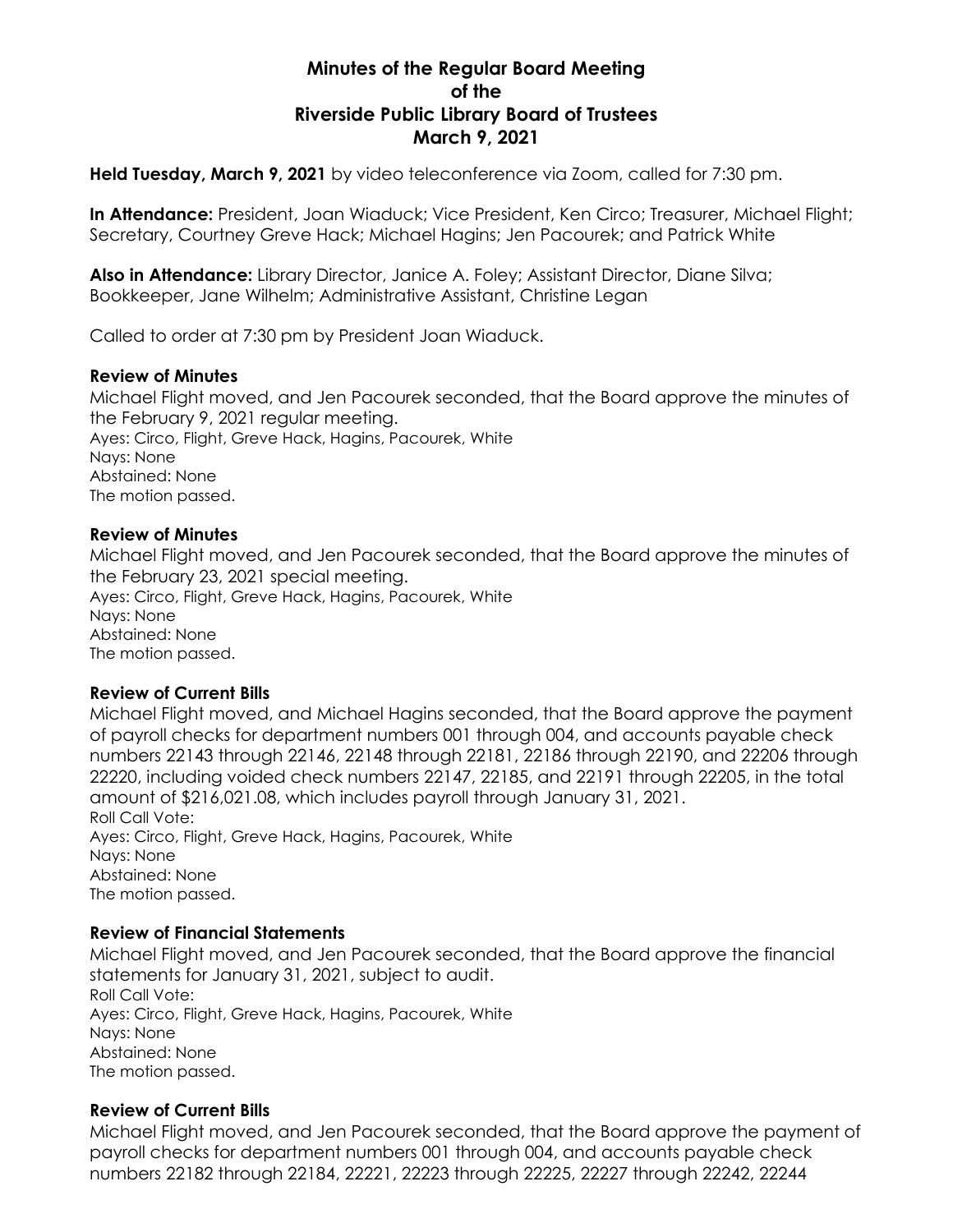through 22246, 22248 through 22250, including voided check numbers 22222 and 22243, in the total amount of \$112,346.12, which includes payroll through February 28, 2021. Roll Call Vote: Ayes: Circo, Flight, Greve Hack, Hagins, Pacourek, White Nays: None Abstained: None The motion passed.

## **Review of Financial Statements**

Michael Flight moved, and Ken Circo seconded, that the Board approve the financial statements for February 28, 2021, subject to audit. Roll Call Vote: Ayes: Circo, Flight, Greve Hack, Hagins, Pacourek, White Nays: None Abstained: None The motion passed.

#### **Committee Reports** *Building & Grounds*

The Library Director reported that Fox Valley and Riverside Public Works came out today to conduct water pressure tests in preparation for the new sprinkler system for the lower level. We are awaiting those results. Village Manager Jessica Frances is our new point person for sprinkler system approval and certificate of occupancy after the resignation of Sonja Abt. The Board is hopeful for at least partial occupancy in time for the April 3, 2021 ribbon cutting ceremony.

The Board discussed the lower level construction which is 98% complete. Furniture and shelving is being installed and some materials have already been placed on the new shelves. Lo Destro has been paid through December 31, 2020. The Library is waiting on Darren Schretter of Studio GC for the next invoice.

# *Policy & Bylaws—Notary Service Policy*

Ken Circo moved, and Jen Pacourek seconded, that the Board approve the *Notary Service Policy*. Ayes: Circo, Flight, Greve Hack, Hagins, Pacourek, White Nays: None Abstained: None The motion passed.

# *Policy & Bylaws—Public Meeting and Public Comment Policy*

Ken Circo moved, and Michael Hagins seconded, that the Board approve the *Public Meeting and Public Comment Policy.* Ayes: Circo, Flight, Greve Hack, Hagins, Pacourek, White Nays: None Abstained: None The motion passed.

## *Policy & Bylaws—Sexual Harassment Policy*

Patrick White moved, and Michael Flight seconded, that the Board approve the *Sexual Harassment Policy.* Ayes: Circo, Flight, Greve Hack, Hagins, Pacourek, White Nays: None Abstained: None The motion passed.